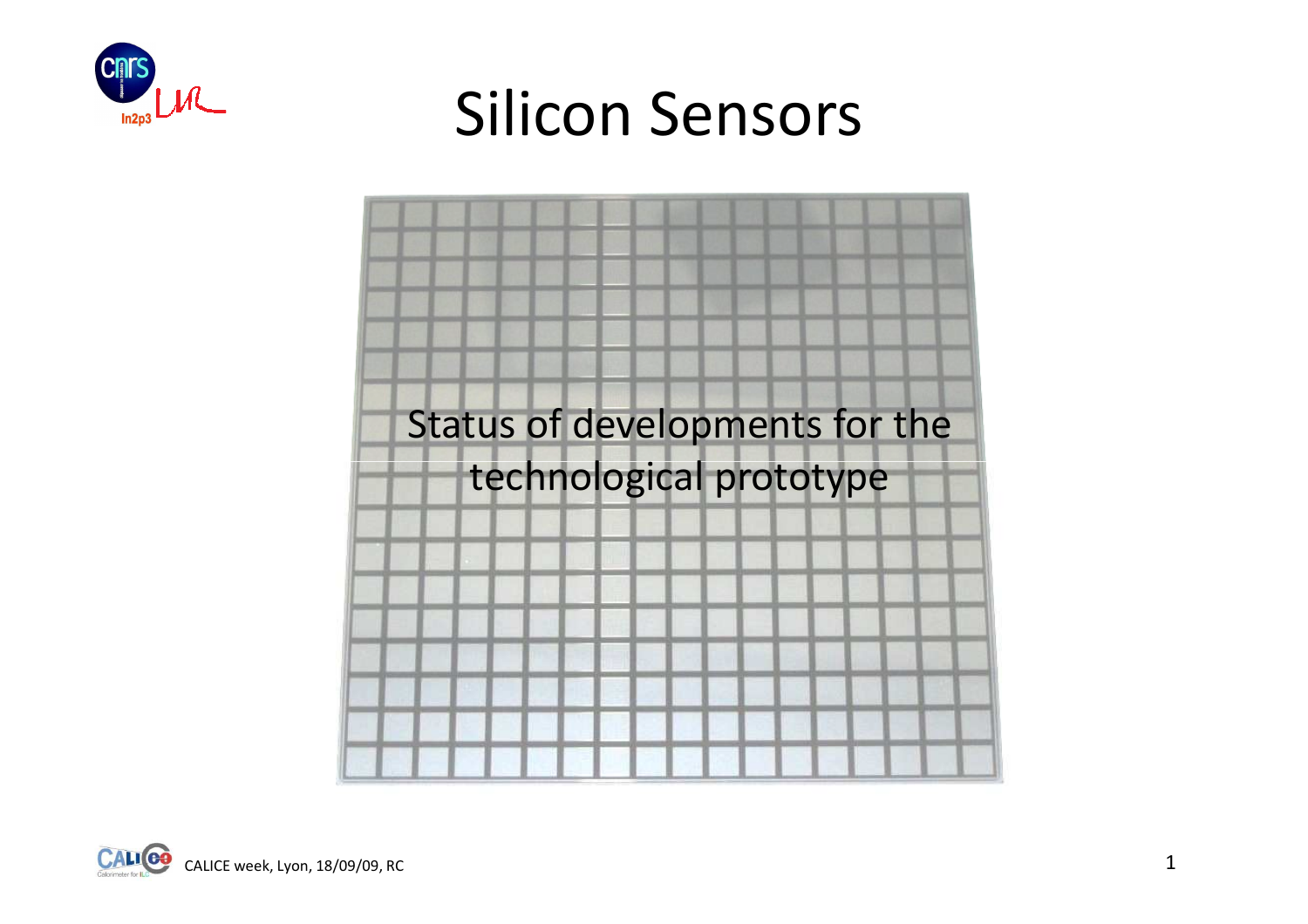# L<sup>IM</sup>-R&D on segmented guard rings



Yield (Breakdown >250V)•Continuous: 100%•1 cm: 85% •3 mm: 40%•Mixed: 70%

#### 2 conferencesIEEE NSS'09IEEE Sensors'09



Sum of GRs contribution Xtalk lowered by a factor 80 (with 3 mm segments (measurements made at LPC)

NEW! Similar study made by Anita NEW ! Similar study there<br>Topkar (BARC), see her slides

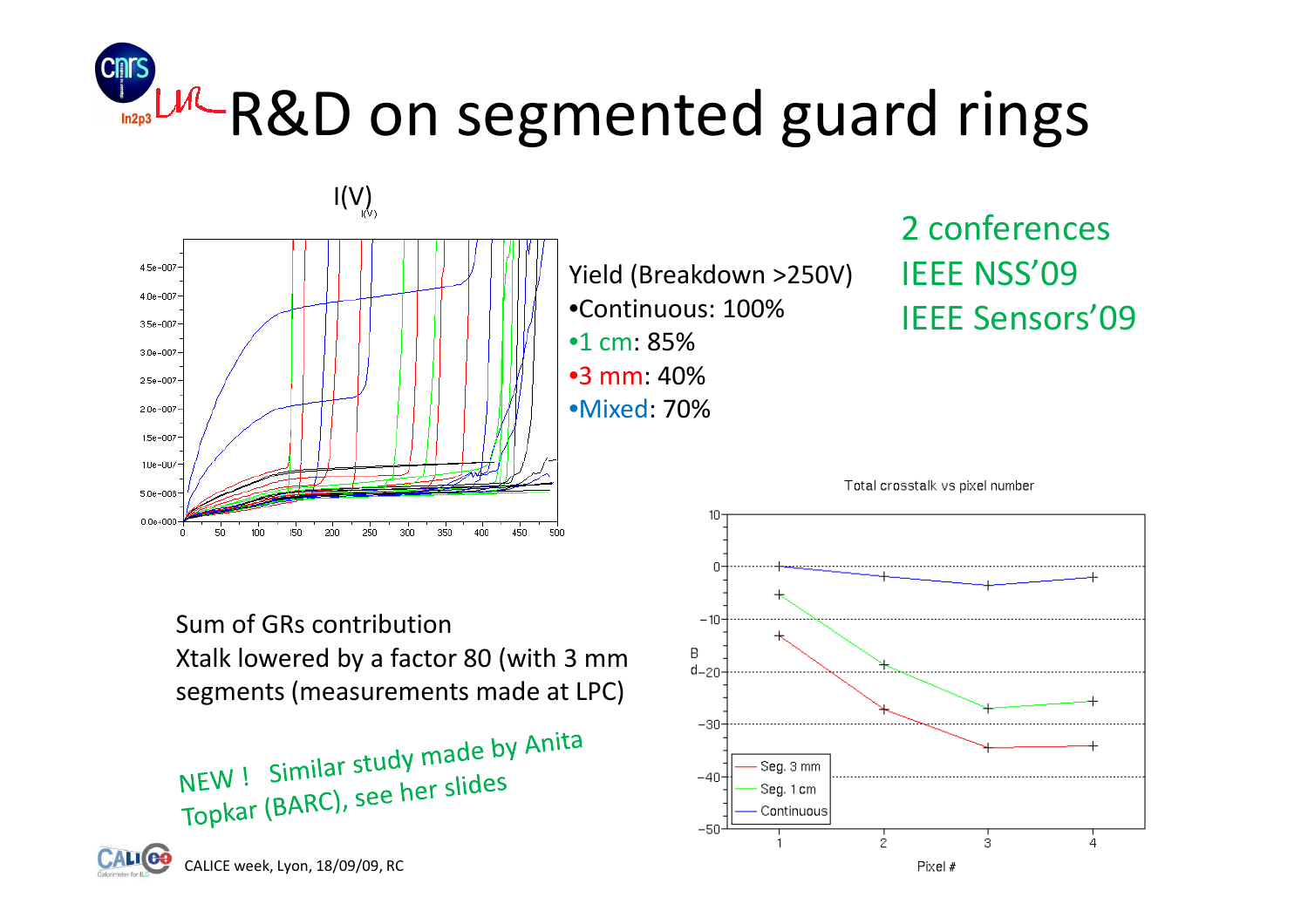

### Hamamatsu sensor V2

- •• Dead area decreased to 750 um (1200 μm previous)
- $\bullet$  Leakage current issue seen at Hamamatsu
	- Level: x 5-10 wrt previous sensors , bad uniformity
	- They developed a new test setup : better!
- 5 samples + production batch of 35 pcs•(received this week) $5e - 00$
- •Breakdown ok but seems to be slightly  $\lambda_{\mathcal{A}^{\text{R-100}}}$ lower
- • Have 40 sensors to start EUDET SLAB assembly (160 needed)



 $I(V)$ 





 $V(V)$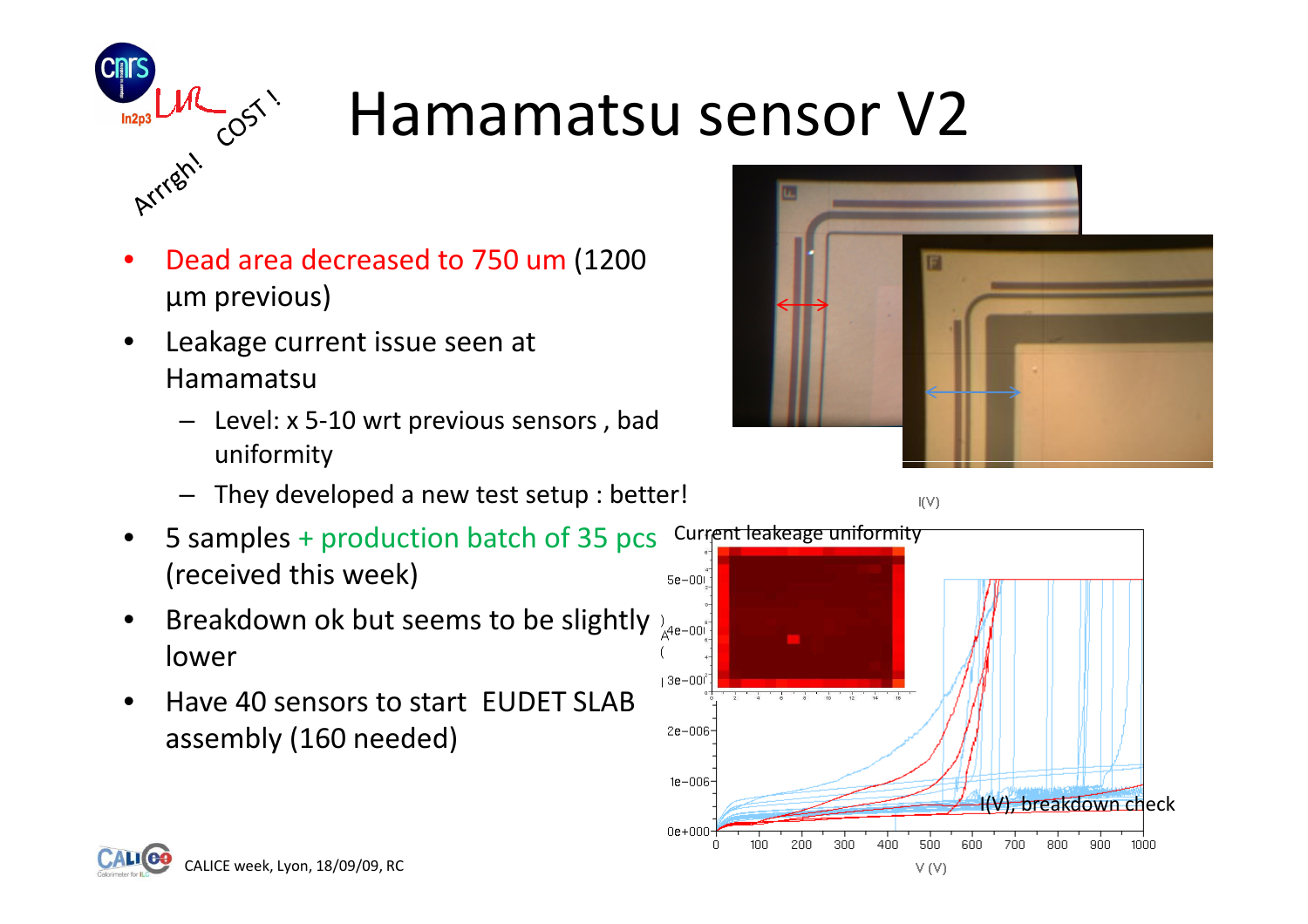

## Tech. Prototype

- 40 (-1 broken) Hamamatsu sensors
	- –9 ASUs + 3 sensors as spare
- 40-50 others could be ordered (2010-2011)
	- 40-50 k€ (institute funds)
	- –– Not « optimized »
	- Wait for checking up in testbeam using previous ones or<br>new dev new dev.
- CALICE collaborators : few tens ?
	- MOU with ???
	- EHWA ?
- 40-50 optimized (low edges wideness) : 2012-2013
	- –— Costfull R&D (~100-150 k€), <u>not funded</u>
	- RTB program (50 k€) « Standard Tech. R&D » : CEA-LETI